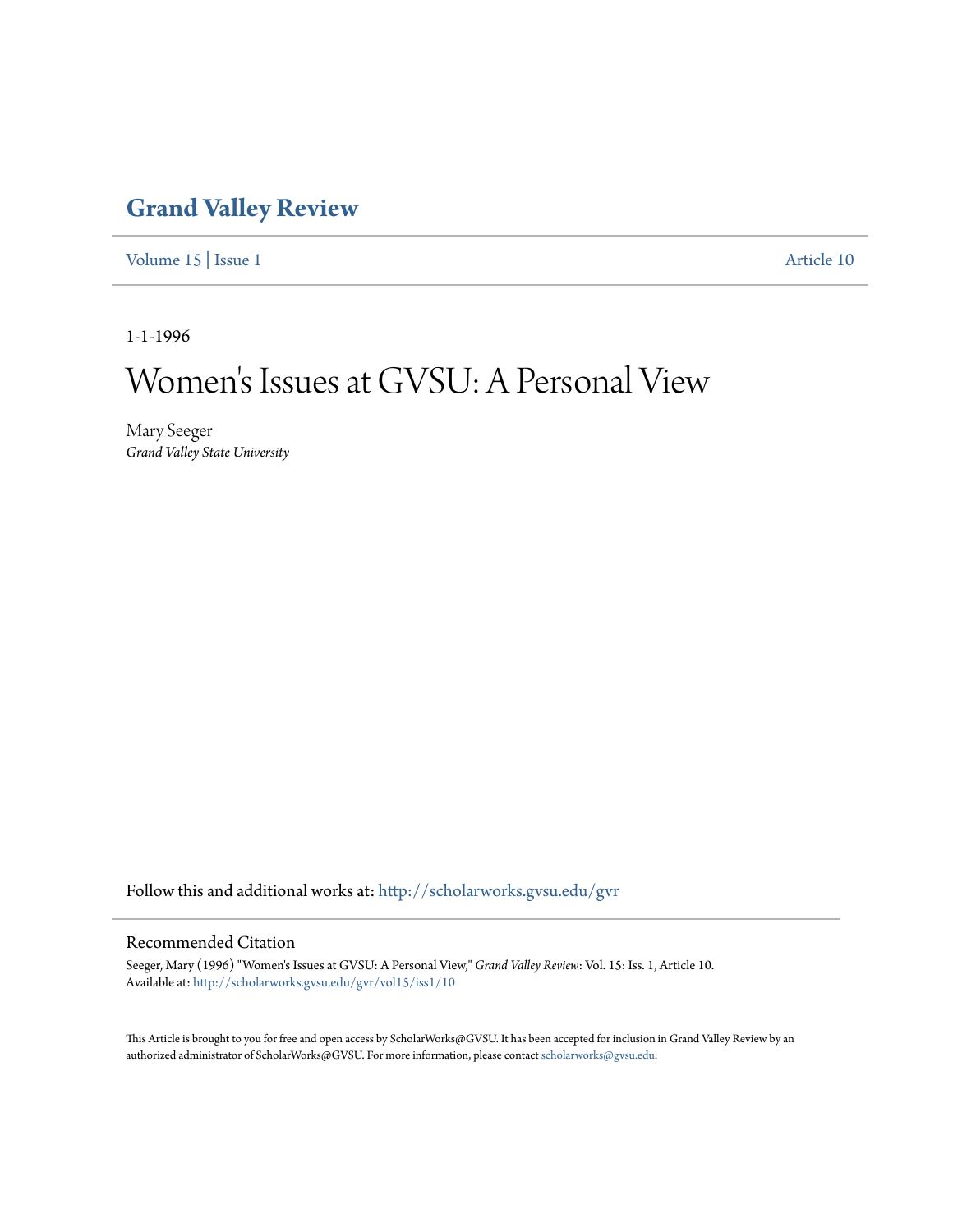### **Women's Issues at GVSU: A Personal View**

#### *Mary Seeger*

As one who works in the fields of women's history, local history, and oral history, and who regularly urges women to record and document their own lives, I'm following my own advice in providing this overview of women's involvement at Grand Valley. And it's only a personal overview: the names and dates and details as well as many other aspects of GV history I have recorded in great detail and sealed up for some future historian.

My husband Bill and I were on the GV "campus" when the college was but an architect's model on a card table in the old farmhouse on M-45 (then M-50). We were enthusiastic about being part of a new venture and were hired to begin in 1964, the second year of instruction, but decided to spend one additional year in Madison, where we had both earned our doctorates at the University of Wisconsin. We began our careers at Grand Valley in the fall of 1965.

Because my husband had grown up in West Michigan, I had a source of advice and counsel when faced with the astonishing questions about my religious beliefs, and I learned the local definition of the word Christian. Yet I was completely unprepared for some other questions from administrators and other faculty members: was I pregnant? was my dissertation complete? The worst question was, why was I working? The implication was clear: one didn't NEED to work if one's spouse, read *husband*, was employed. Fortunately, there were a couple of other husband-wife teams on the faculty, and one of my first committee tasks was to tone down the anti-nepotism policy.

Faculty governance as we know now it was nonexistent in the early days. A council for each administrative division met regularly, but, strangely, there were no faculty members on the Academic Affairs Policy Council. That changed when I became the only faculty representative. Later I served as the second chair of the College of Arts and Science senate, and as the first chair of the All-College senate. On several occasions during my years in these positions as chair, I was taken aside by male faculty, presumably well-intentioned, for advice about how to conduct meetings: e.g., stronger direction was needed; not everybody had to be given the opportunity to talk; consensus was unnecessary. Those experiences marked the first time I was conscious of gender differences at meetings, if not in communication in general.

Although women and women's issues were always included in some courses, it was not until the 1970s that specialized courses were introduced. The 1975-76 catalogue included An Introduction to Women's Studies, The Psychology of Women, Women in Literature, and The Biology and Behavior(!) of Women-all listed in connection with a minor in women's studies. The College of Arts and Sciences,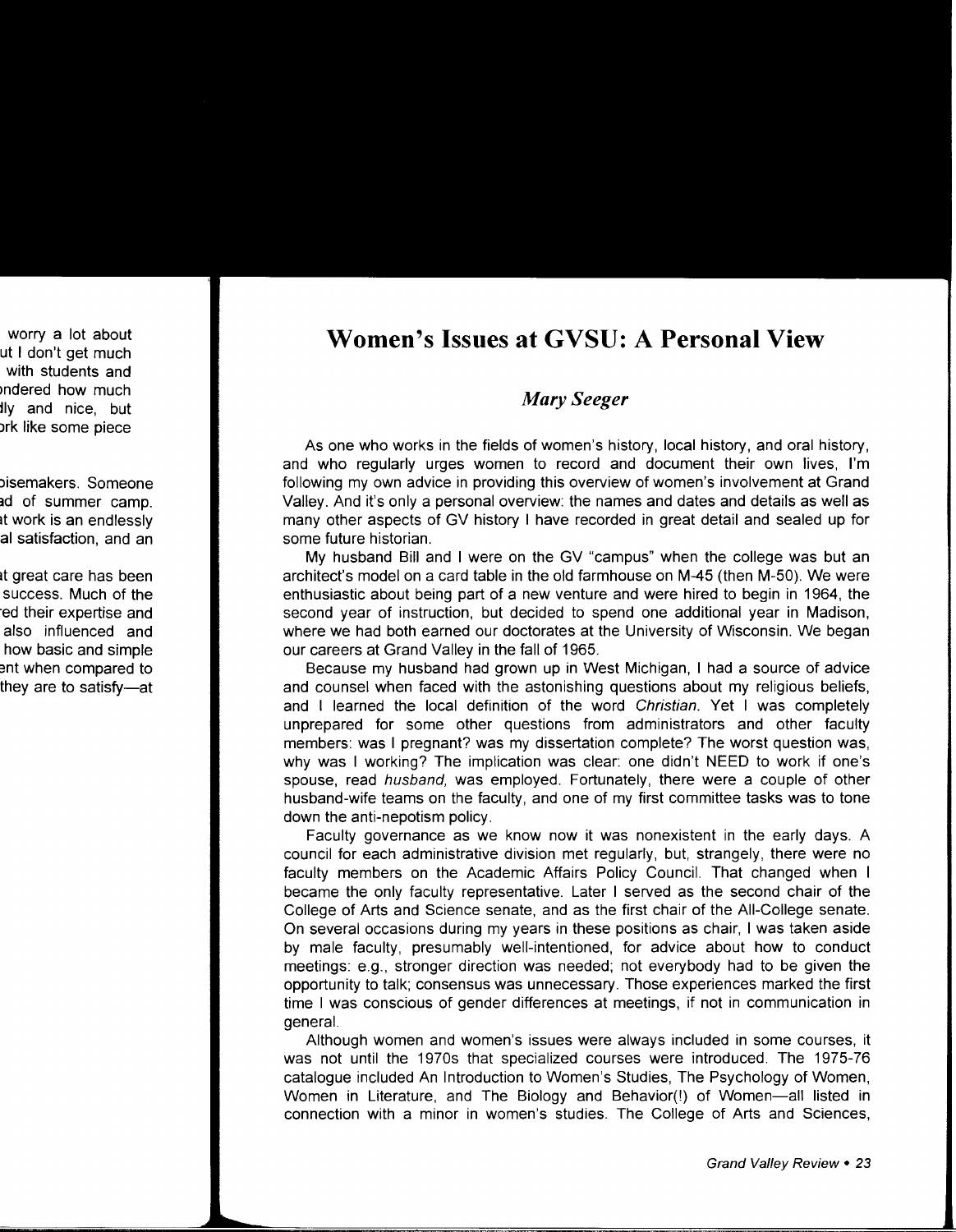Thomas Jefferson College, and William James College all participated in a crosscollege program in the 1970s.

In 1988, the women's studies program was revitalized when Doris Rucks joined GVSU as its director. A series featuring women faculty and their research and an annual women's festival attract more participants each year, and one women's studies course is included in the "values" section of our general education program. The increasing numbers of new faculty with special interest and background in gender studies ensure that both departmental curricula and the women's studies courses will benefit from new perspectives. Both are needed.

Three one-credit physical education courses were required of all students from the beginning into the 1970s. Women's softball was introduced in 1968, volleyball in 1969, basketball in 1970, and tennis shortly thereafter. Grand Valley was the first collegiate institution in Michigan to offer athletic scholarships for women; the first was awarded in 1974. With the passage of Title IX in 1972, women's athletics gained momentum, decreased somewhat in the 1980s, and are on the upswing in the 1990s. If the expenses for football were disregarded, women's athletics at GVSU would exceed men's in numbers of participants, monies invested in the programs, and scholarship dollars available. When we interview candidates for our top academic scholarships, the Presidential and Faculty awards, almost every young woman has competed in high school athletics, enjoying opportunities that did not exist when Grand Valley opened its doors.

Although no formal organization for women has existed at GVSU, we are known in the state and nationally as accomplishing a great deal by informal means. The Women's Scholarship Fund, the Women's Climate Study, and the Anti-Harassment Policy are examples of projects that resulted because of agitation by GV women. both faculty and staff. We've been fortunate in having strong women on the Board of Control, most notably past chair Maxine Swanson and the current chair Judith Hooker. Both supported our request for administrative internships for women and for GV funding to send participants to the Bryn Mawr Summer Institute for Women In Higher Education Administration.

October, 1996 marks the initiation of the GVSU Women's Commission. All employee groups at Grand Valley are represented, along with students. I anticipate that the commission will continue to pursue the concerns expressed in the Women's Climate Study results. My particular issues are two. First is the great disparity between female and male senses of how equitable and fair Grand Valley is. Female faculty and staff also reported that they are less respected than their male colleagues. Second is the information from the annual survey of entering students conducted each fall at Grand Valley. On the measures of competitiveness, emotional and physical health, physical appearance and popularity, the female students rate themselves far lower than male students do. This is particularly troublesome to me, since the Grand Valley student population is 60.8 percent female, and because Grand Valley women typically outnumber males on the dean's list, in graduation honors, as outstanding seniors in their majors, and in Phi Kappa Phi, the national honor society.